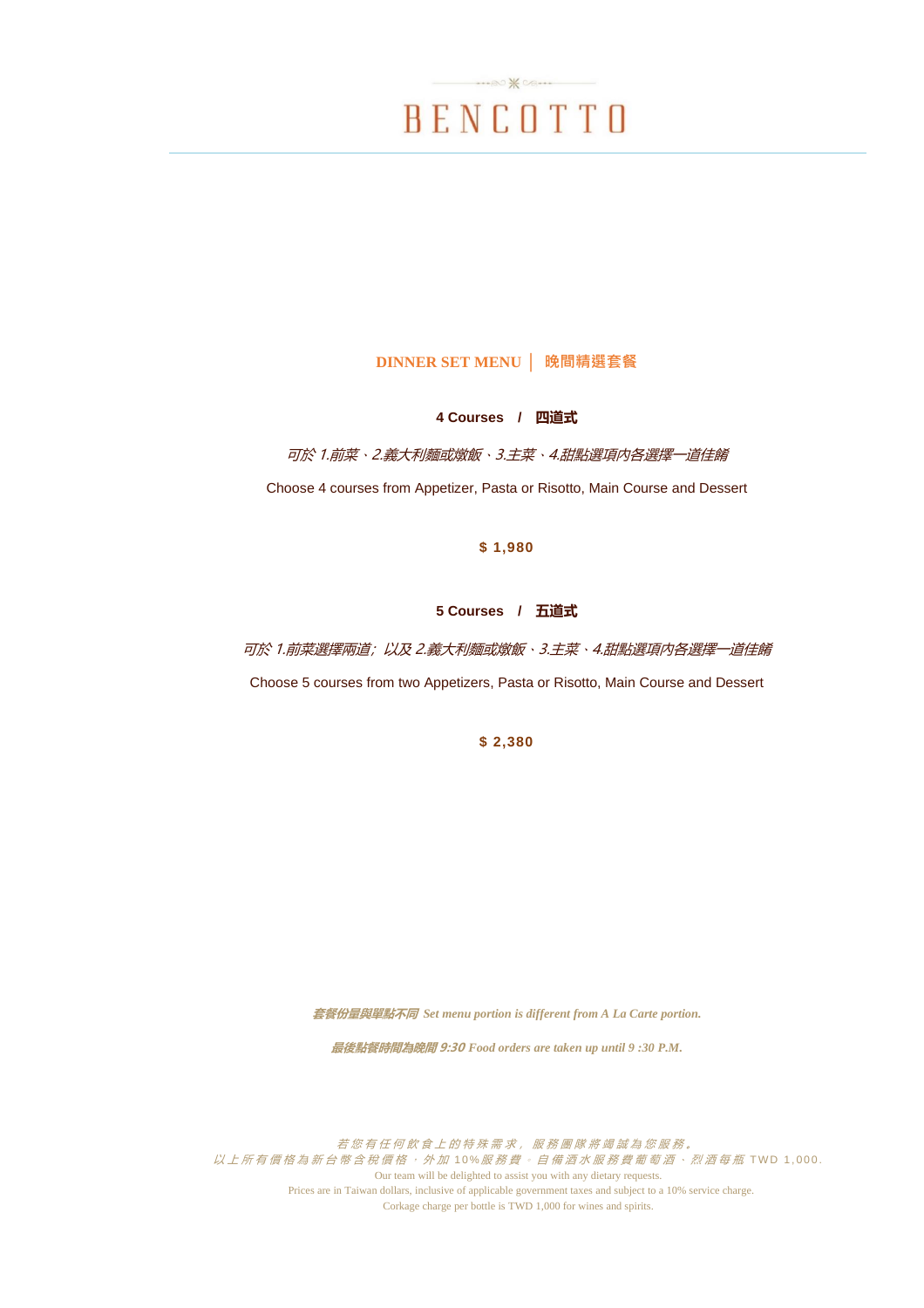# BENCOTTO

 $\cdots \otimes \mathcal{K} \otimes \cdots$ 

### **ANTIPASTI** | 前 菜

| MELANZANA AL FORNO ØST                                                          |         | \$480 |
|---------------------------------------------------------------------------------|---------|-------|
| <i>烤茄子、番茄麵包泥、托斯卡尼羊乳酪泡沫、松子</i>                                                   |         |       |
| Baked eggplant with pappa al pomodoro, Tuscan pecorino foam, pine nuts          |         |       |
|                                                                                 |         |       |
| <b>CARNE DI MANZO CRUDA CON TARTUFO</b>                                         |         | \$880 |
| 美國頂級生牛肉菲力塔塔、松露奶油、蛋黃、蝦夷蔥、脆麵包                                                     |         |       |
| USA prime beef tenderloin tartare, truffle cream, egg yolk, chive, crispy bread |         |       |
|                                                                                 |         |       |
| <b>POLPO ALLA GRIGLIA</b>                                                       |         | \$680 |
| 地中海風味碳烤章魚佐青椒馬鈴薯麵疙瘩 ♥                                                            |         |       |
| Grilled octopus with potato gnocchi, capsicum, Mediterrenean flavors            |         |       |
|                                                                                 |         |       |
| SAUTÉ DI VONGOLE                                                                |         | \$680 |
| 白酒蛤蠣佐大蒜、新鮮番茄、荷蘭芹 (僅提供單點)                                                        |         |       |
| Verdicchio white wine sautéed clams with garlic, fresh tomatoes, parsley        | (Served |       |
| A La Carte only)                                                                |         |       |
|                                                                                 |         |       |
| <b>ZUPPA DI ASPARAGI E SPUGNOLE</b>                                             |         | \$680 |
| 春季蘆筍羊肚菌及慢燉雞肉湯                                                                   |         |       |
| Spring aspargus soup with morel mushrooms and braised chicken                   |         |       |

**1 SHELLFISH 貝類 | ◆NUTS 堅果類 | タVEGETARIAN 素食| ● CHEF 'S SPECIAL 主廚精選** 

若您有任何飲食上的特殊需求,服務團隊將竭誠為您服務。 以上所有價格為新台幣含稅價格 , 外 加 10 %服務費 。 自備酒水服務費葡萄酒 、 烈酒每瓶 T W D 1 , 00 0 . Our team will be delighted to assist you with any dietary requests. Prices are in Taiwan dollars, inclusive of applicable government taxes and subject to a 10% service charge. Corkage charge per bottle is TWD 1,000 for wines and spirits.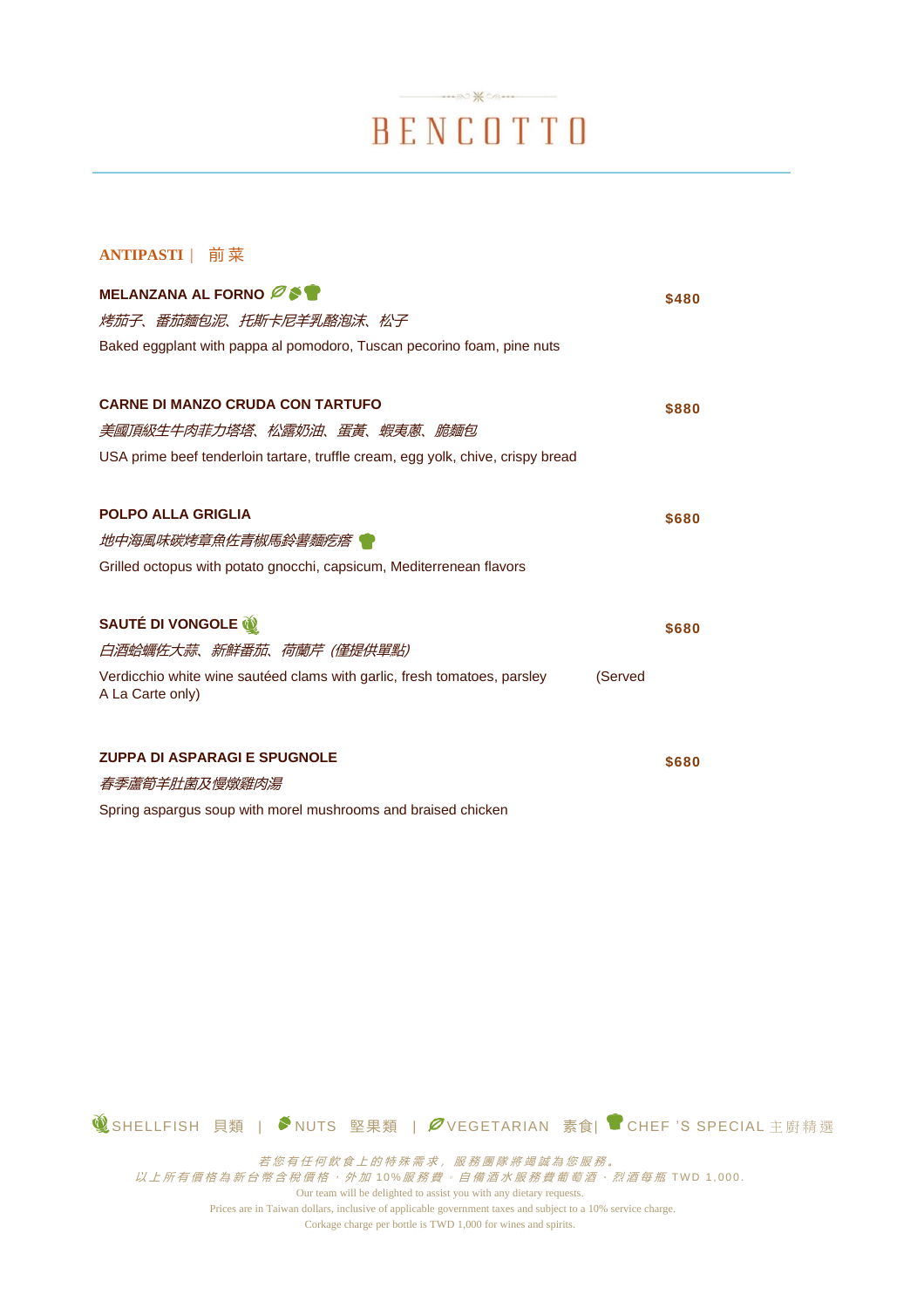## $\rightarrow\infty$ BENCOTTO

### **PASTA and RISOTTO** | 手 工 自 製 義大利麵及燉飯

| AGNOLOTTI ALLA PIZZOTTELLA Ø                                                                      | \$680   |
|---------------------------------------------------------------------------------------------------|---------|
| 義大利麵餃、瑞可達乳酪、奧勒岡、番茄醬汁、橄欖、大蒜、辣椒、酸豆                                                                  |         |
| Agnolotti filled with ricotta, oregano, tomato sauce, taggiasche olives, garlic,<br>chili, capers |         |
| <b>TAGLIATELLE ALL'ASTICE W</b>                                                                   | \$2,880 |
| 波士頓龍蝦寬麵佐海鮮醬                                                                                       |         |
| (桌邊服務 建議2人享用、僅提供單點)                                                                               |         |
| Tagliatelle with butter poached Boston lobster and coral sauce                                    |         |
| (Served tableside and recommended for 2 persons, A La Carte only)                                 |         |
| SPAGHETTI AL CACIO E PEPE Ø                                                                       | \$680   |
| 古羅馬式乳酪及黑胡椒義大利麵                                                                                    |         |
| Homemade spaghetti tossed with ancient Roman style "cheese and black<br>pepper" sauce             |         |
| <b>SEDANINI ALL' AMATRICIANA</b>                                                                  | \$680   |
| 羅馬風味茄汁手工水管麵佐義大利風乾豬頰                                                                               |         |
| Sedanini with traditional Roman style sauce of pomodoro,                                          |         |
| Italian guanciale and pecorino romano                                                             |         |
| <b>TAGLIATELLE ALLA BOLOGNESE</b>                                                                 | \$680   |
| 主廚家傳番茄澳洲牛肉肉醬寬扁麵                                                                                   |         |
| Tagliatelle with Chef grandmother's recipe of Australian beef bolognese ragout                    |         |
| <b>RISOTTO ALLA MILANESE</b>                                                                      | \$880   |
| 特選米燉飯佐帕瑪森乾酪、番紅花蒜香檸檬荷蘭芹醬、義大利煙燻豬肉腸                                                                  |         |
| Special selection Acquerello rice with parmesan, saffron                                          |         |
| gremolota and Italian cotechino                                                                   |         |
|                                                                                                   |         |

**1 SHELLFISH 貝類 | ◆NUTS 堅果類 | タVEGETARIAN 素食| ● CHEF 'S SPECIAL 主廚精選** 

若您有任何飲食上的特殊需求,服務團隊將竭誠為您服務。 以上所有價格為新台幣含稅價格 , 外 加 10 %服務費 。 自備酒水服務費葡萄酒 、 烈酒每瓶 T W D 1 , 00 0 . Our team will be delighted to assist you with any dietary requests. Prices are in Taiwan dollars, inclusive of applicable government taxes and subject to a 10% service charge. Corkage charge per bottle is TWD 1,000 for wines and spirits.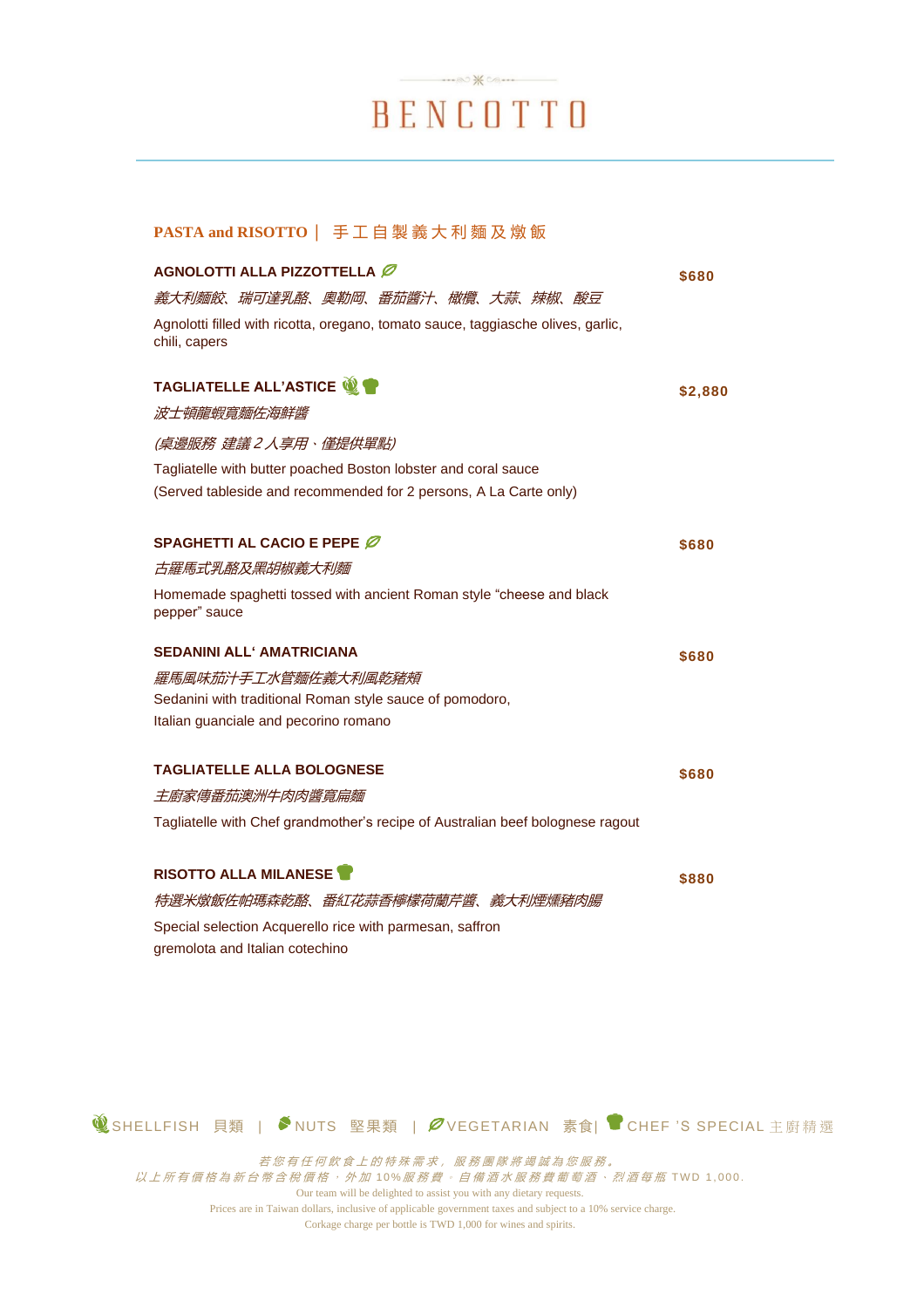# $\longrightarrow \infty$   $\mathcal{H}$   $\infty$ BENCOTTO

### **SECONDI PIATTI** | 主 菜

| <b>COSTOLETTA DI MAIALE</b>                                                                                                                                                                                                       | \$1080                                        |
|-----------------------------------------------------------------------------------------------------------------------------------------------------------------------------------------------------------------------------------|-----------------------------------------------|
| 炙烤美國波克夏豬排、羽衣甘藍、烤青蔥、朝鮮薊泥、肋排醬汁<br>Roasted USA Berkshire pork chop, crispy kale, grilled scallion,<br>artichoke purée, slow-roasted pork ribs jus                                                                                    | 套餐需額外加價<br><b>Supplement \$200</b>            |
| <b>OMBRINA DI FONDALE</b><br>香煎石斑、家傳海鮮醬、酸豆、番茄碎、蝦夷蔥<br>Pan-fried garoupa fillet, childhood memory seafood emulsion, capers,<br>tomato concassé and chive                                                                           | \$780                                         |
| MERLUZZO <sup>12</sup><br>慢煮智利海鱸魚、蛤蠣、櫛瓜丁、荷蘭芹醬、番紅花脆片<br>Slow-poached sustainable catch Chilean seabass, clams,<br>spring zucchini ragout parsley sauce, saffron cracker                                                            | \$1,080                                       |
| <b>FILETTO DI MANZO</b><br>香煎美國頂級菲力、毛豆泥、蘿蔔<br>Pan-seared USA prime beef tenderloin with edamame purée, sautéed carrots                                                                                                            | \$1,380<br>套餐需額外加價<br><b>Supplement \$300</b> |
| <b>COSTATA DI MANZO DI</b><br><i>爐烤美國肋眼牛排、洋芋泥、炒蘑菇</i><br>(桌邊服務;建議4人享用、僅提供單點)<br>Roasted USA prime beef ribeye served with mashed potatoes and mushrooms<br>(Served tableside and recommended for 3 to 4 persons, A La Carte only) | \$4,880                                       |
| <b>ANATRA ARROSTO CON CILIEGIA</b><br><i>炙烤宜蘭鴨胸、大根、醃漬櫻桃、玉米糕、鴨肉醬汁</i><br>Roasted Yilan duck breast, turnip, pickled cherries, polenta, duck jus                                                                                    | \$980                                         |

**1 3** SHELLFISH 貝類 | ◆NUTS 堅果類 | クVEGETARIAN 素食| ● CHEF 'S SPECIAL 主廚精選

若您有任何飲食上的特殊需求,服務團隊將竭誠為您服務。

以上所有價格為新台幣含稅價格 , 外 加 10 %服務費 。 自備酒水服務費葡萄酒 、 烈酒每瓶 T W D 1 , 00 0 .

Our team will be delighted to assist you with any dietary requests. Prices are in Taiwan dollars, inclusive of applicable government taxes and subject to a 10% service charge.

Corkage charge per bottle is TWD 1,000 for wines and spirits.